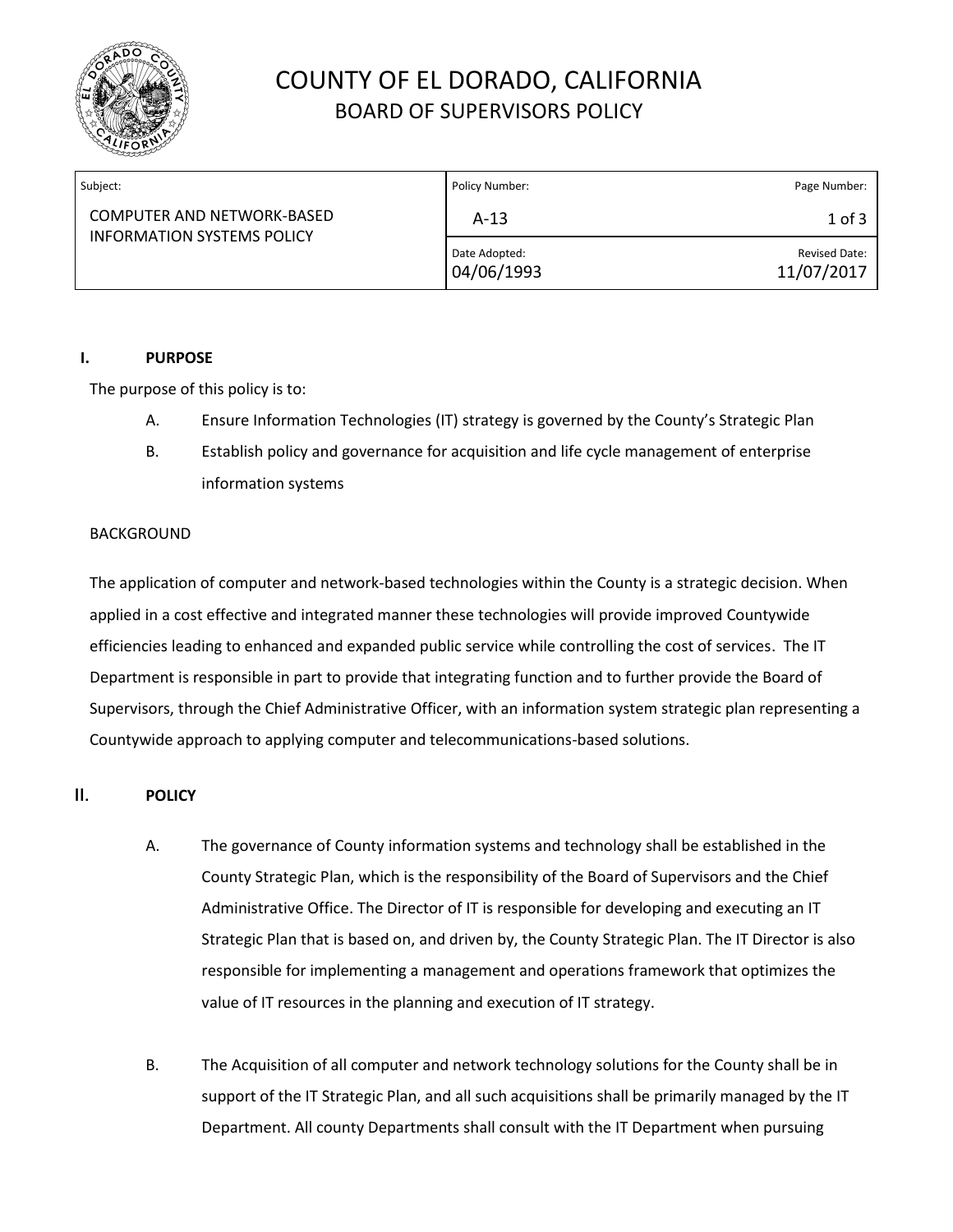

# COUNTY OF EL DORADO, CALIFORNIA BOARD OF SUPERVISORS POLICY

| Subject:                                                               | Policy Number:              | Page Number:                       |
|------------------------------------------------------------------------|-----------------------------|------------------------------------|
| <b>COMPUTER AND NETWORK-BASED</b><br><b>INFORMATION SYSTEMS POLICY</b> | $A-13$                      | $2$ of $3$                         |
|                                                                        | Date Adopted:<br>04/06/1993 | <b>Revised Date:</b><br>11/07/2017 |

technology solutions to ensure acquisitions are technologically sound, will meet business requirements, and are supportive of strategic objectives.

C. All data within the County's information systems is proprietary, and shall be protected in accordance with State and Federal regulations. The department, agency or entity responsible for creating, entering, updating, or otherwise using a specific portion of data shall be considered the Data Owner. Data Owners are responsible for ensuring the IT Department is aware of special handling requirements for their data.

### **III. PROCEDURE**

A. The Chief Administrative Officer and Director of IT shall establish and maintain a charter for an IT Steering Committee, which is responsible for validating and guiding the execution of the IT Strategic Plan. The committee shall be chaired by the IT Director, and membership shall include all County Department Heads with the understanding that sub-committees may be designated from time to time to work with the IT Director on specific projects/tasks.

The Director of IT shall present a progress report on strategic objectives and updates to the Board at least annually. The IT Strategic Plan shall be no more than three (3) years in scope, due to rapidly changing technology and business requirements.

B. County departments or agencies shall ensure any requirements for new technology are presented to the IT Department prior to beginning the acquisition process and prior to the issuance of Requests For Proposals (RFPs) or bids, if required. The IT Department shall work with the requester to ensure full understanding of business requirements. The IT Department shall assist the requester in developing a thorough evaluation process to ensure the chosen